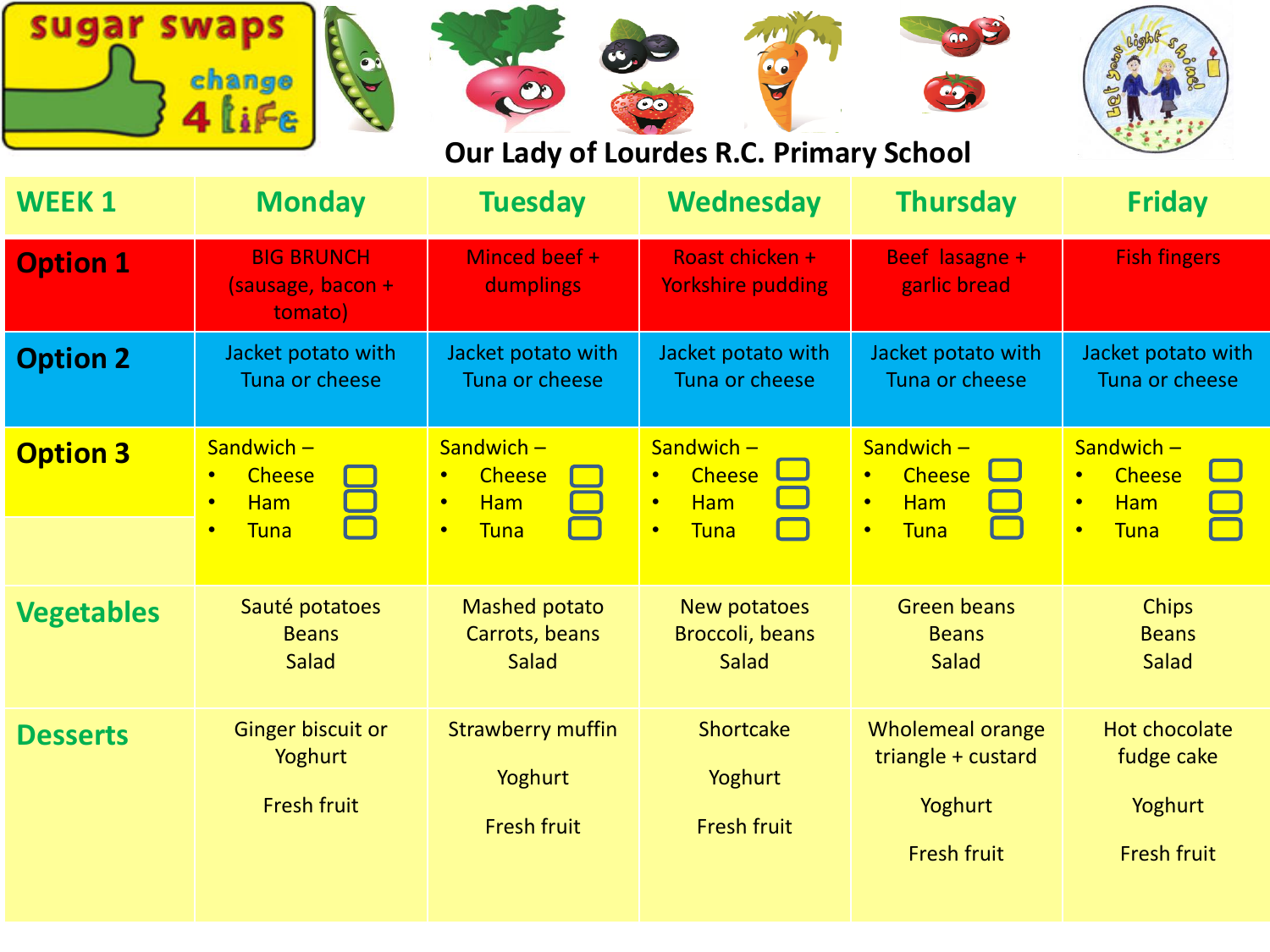|                 | change                                                                                            |                                                                                                   | 00<br>Our Lady of Lourdes R.C. Primary School                                                     | <b>OO AZ</b>                                                                                      |                                                                                                   |
|-----------------|---------------------------------------------------------------------------------------------------|---------------------------------------------------------------------------------------------------|---------------------------------------------------------------------------------------------------|---------------------------------------------------------------------------------------------------|---------------------------------------------------------------------------------------------------|
| <b>WEEK 2</b>   | <b>Monday</b>                                                                                     | <b>Tuesday</b>                                                                                    | <b>Wednesday</b>                                                                                  | <b>Thursday</b>                                                                                   | <b>Friday</b>                                                                                     |
| <b>Option 1</b> | Pork meatballs +<br>spaghetti                                                                     | Minced beef pie                                                                                   | Roast beef +<br><b>Yorkshire pudding</b>                                                          | <b>Breaded chicken</b><br>steak in a bun                                                          | Margherita pizza                                                                                  |
| <b>Option 2</b> | Jacket potato with<br>Tuna or cheese                                                              | Jacket potato with<br>Tuna or cheese                                                              | Jacket potato with<br>Tuna or cheese                                                              | Jacket potato with<br>Tuna or cheese                                                              | Jacket potato with<br>Tuna or cheese                                                              |
| <b>Option 3</b> | Sandwich $-$<br><b>Cheese</b><br>$\bullet$<br><b>Ham</b><br>$\bullet$<br><b>Tuna</b><br>$\bullet$ | $Sandwich -$<br><b>Cheese</b><br>$\bullet$<br><b>Ham</b><br>$\bullet$<br><b>Tuna</b><br>$\bullet$ | Sandwich $-$<br><b>Cheese</b><br>$\bullet$<br><b>Ham</b><br>$\bullet$<br><b>Tuna</b><br>$\bullet$ | Sandwich $-$<br><b>Cheese</b><br>$\bullet$<br><b>Ham</b><br>$\bullet$<br><b>Tuna</b><br>$\bullet$ | Sandwich $-$<br><b>Cheese</b><br>$\bullet$<br><b>Ham</b><br>$\bullet$<br><b>Tuna</b><br>$\bullet$ |

| <b>Vegetables</b> | Mixed vegetables<br><b>Beans</b><br>Salad     | Mashed potato<br>Carrots, beans<br>Salad                | <b>Boiled Potatoes</b><br>Broccoli, beans<br>Salad | Sauté potatoes<br>Sweetcorn, beans<br>Salad                 | <b>Chips</b><br>Peas, beans<br>Salad         |
|-------------------|-----------------------------------------------|---------------------------------------------------------|----------------------------------------------------|-------------------------------------------------------------|----------------------------------------------|
| <b>Desserts</b>   | Oaty biscuit<br>Yoghurt<br><b>Fresh fruit</b> | Peach + choc<br>muffin<br>Yoghurt<br><b>Fresh fruit</b> | Iced bun<br>Yoghurt<br><b>Fresh fruit</b>          | Choc crunch $+$<br>custard<br>Yoghurt<br><b>Fresh fruit</b> | Cheese cake<br>Yoghurt<br><b>Fresh fruit</b> |